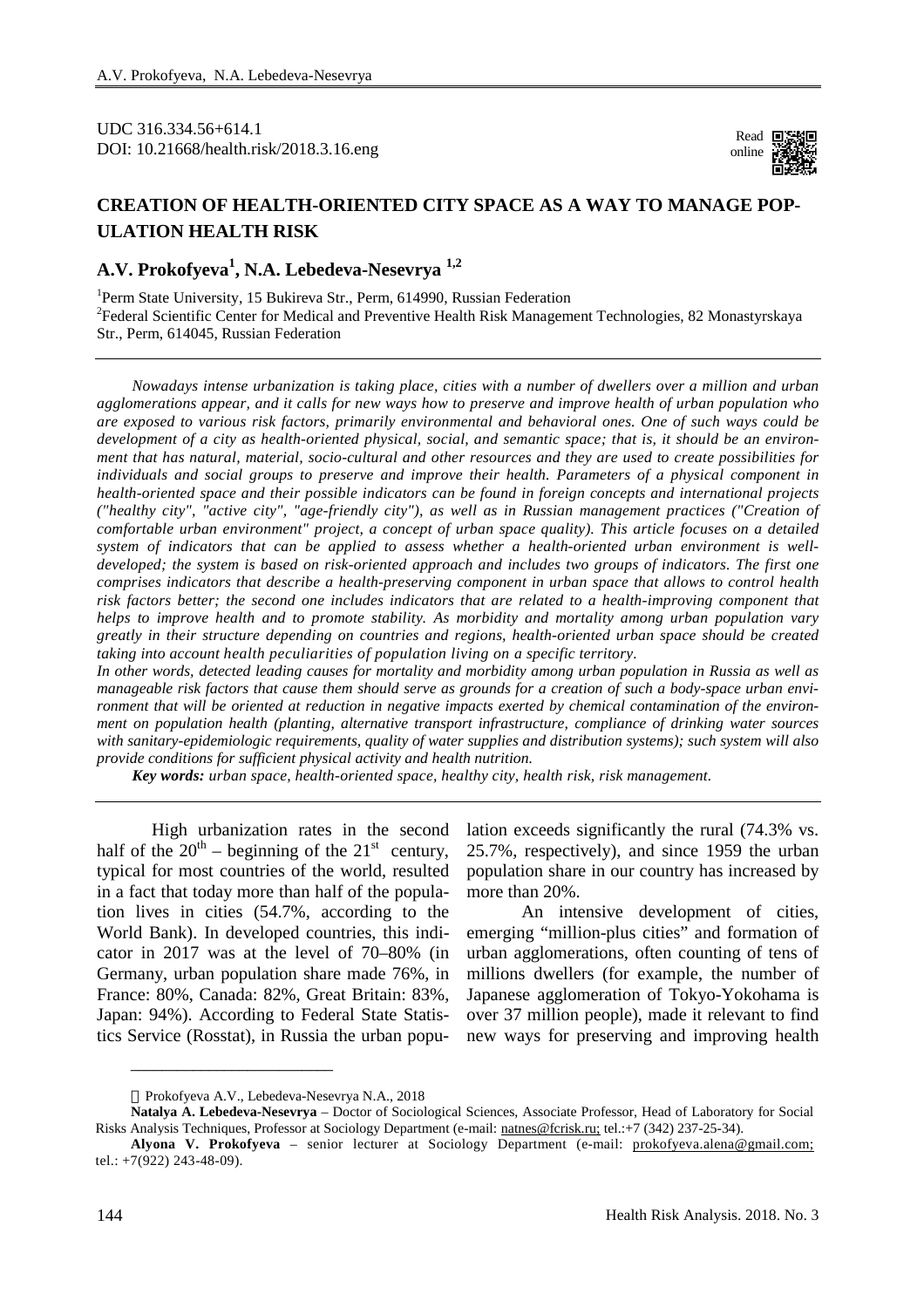of urban residents exposed daily to various risk factors. The latter include environmental (air pollution from toxic emissions of motor vehicles, noise pollution of urban environment, pollution of drinking water with industrial wastewaters) and social factors (atomization of urban community, a dominant of "depersonalized" interaction of citizens, high social inequality, mostly sedentary lifestyle). Modern cities architecture has a negative impact on urban population health: typical buildings, plurality of identical repetitive elements (for example, windows of multi-storey buildings), poor greening of new areas.

Numerous scientific studies show that citizens health has its own distinct features – in cities there is a higher risk of developing chronic diseases [1], a higher chance of being injured in a car accident [2], urban lifestyle characterized by irregular meals, eating fast food and low physical activity increases risk of overweight [3] and diseases of cardiovascular system [4]: in cities with a sizeable population number, communication of infectious diseases is probably higher than in rural areas [5].

Growth of urban population and multiplicity of factors that affect citizen health mainstreamed the task of urban development so that physical and social environment would contribute as high as possible to preservation and improvement of residents' health. This task was most shown up in the initiatives of the global movement "Healthy Cities" under the auspices of the World Health Organization (WHO), whose principles, among other things, are human-centered urban planning, increasing population resilience to adverse external effects of environment, fighting inequality regarding health [6].

In addition to the "healthy city" concept, WHO advocates the need to develop cities as spaces that are friendly to older people ("agefriendly city"), children ("child-friendly city") and people with disabilities ("disabledaccessiblecity"). The common ground between all of these concepts is that they are aimed primarily at prioritizing health in urban policies and combining the efforts of administrations at various levels, specialized institutions and local community to create in cities the conditions for living and personal development, ranging from its active and healthy evolvement (in case of children), and ending with productive and healthy aging (in case of the elderly). The integral principles here are equal access and fairness that defines an approach to a city as a physical and social space in which equal opportunities for saving and improving one's health by all categories of citizens must be ensured.

The idea of health-oriented city space ("health-friendly city"), like the concept of healthy cities, is the result of two interdirectional movements in the field of healthcare and public health, and in the field of urban planning and urban design. The first movement is related to social factors influence on population health. The first attempts of this movement were observed in the work of Health Councils in Italy of the Renaissance, the works and activities in the field of social hygiene by Frank I.P., the creation of public health system of Great Britain by the initiative of E. Chadwick [7], as well as the medical, anthropological and political activities of R. Virchow in the field of social medicine. These scientists and public figures work led to the formation and evolvement of socio-medical health paradigm, in which medicine is a social science destined to interfere in social and political life to solve health problems. Such an insight that improving social conditions in some cases makes it possible to extend human life faster and more efficiently than medical progress has also been associated with studying the effects of not only biological, but also social roots on epidemics, as well as analysis of link between low health indicators of slum dwellers and their living conditions.

The *second* trend, which promoted healthy urban space idea, is associated with a working (social, to a wider extend) issue, creation of public organizations in a number of countries (the Social Science Association in the UK, the American Social Science Association in the USA, the Union for Social Policy in Germany, etc.), having united the academic community and politicians for expert guidance in the field of social reform. This resulted, firstly, in the emergence of a number of urban studies in the field of living conditions and lifestyle of working and lower classes [8, 9]; secondly, led to urban planning movements (B.W. Richardson's "City of Health" [10], the concept and movement of a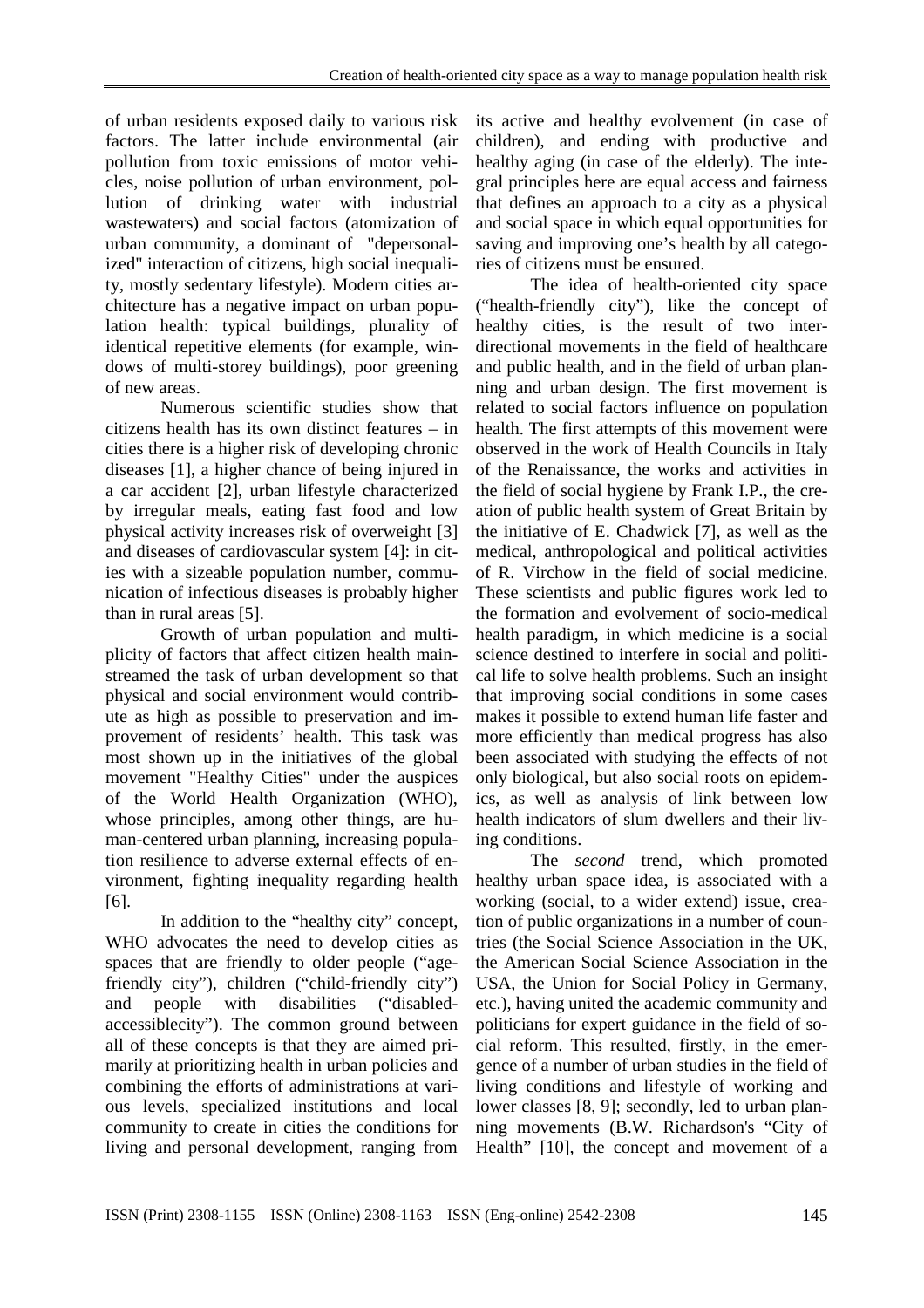'Garden City' by G. Ebenezer [11], the City Beautiful movement [12], the movement for middle class "settlements" in poor urban areas for educational and charitable purposes [13], etc.). The central idea was to achieve the highest possible life quality through certain principles in the field of urban planning. However, the practice of implementing a number of urban projects such as "Garden City", as well as projects for demolition of slums and construction of highrise buildings as a solution to the problems of poverty, led to the insights that physical urban environment significance in maintaining and improving health were supplemented by such socio-cultural factors as an importance of social ties, preservation of local community, etc. Thus, the problem of health turns out to be equally related to the issues of urban planning, selforganization of urban communities, as well as to medical services.

In various fields of expertise and social practice, approaches to healthy city will focus on various aspects. Therefore, public health experts L. Dahl and T. Hancock, the creators of "Healthy Cities" project, suggested using a holistic approach to the healthy city concept, which in addition to public health included the ideas from sociology, urban geography, urban planning, ecology, politics, economics, philosophy and many other disciplines [14]. The need for a systematic approach to analyzing citizens' health in the context of urban space is promoted by Sharp Roux A.V., emphasizing the "system essence" of both the 'city' and 'public health' [15].

City is an artificial habitat [16], a complex, self-regulating system, on the one hand, producing hazards to human life and health, and on the other, capable of providing effective ways to counter these hazards. Hence, the creation of a "safe urban environment" (for example, within the framework of "Safe City" program, operating in many cities of Russia and designed to contribute to improving security "on streets and roads", to resist "criminal and terrorist threats").

A safe urban environment presupposes safety of dwellers in terms of all sorts of threats, primarily of external nature. It is not only about citizen life and health, but also about their rights and freedoms, material interests, personal information, etc. Urban space safety implies the conditions created to minimize various risk factors

effects on public health, i.e. the environment allows inhabitants to *preserve* health. The concept of health-oriented city space integrates, along with the health-preserving aspect, the *healthimproving* one, which is explained by differentiating health factors into resistance factors (antirisk) that have a positive effect on health, increase body's resistance to external threats, and risk factors that increase probability of developing diseases. With regard to public health, it is expected that the effectiveness of anti-risk factors will be higher than the elimination of regular risk factors. Also the key point here is that in medicine the paradigm of pathogenesis is being substituted for the paradigm of salutogenesis [17]. For the former, the origin and source of diseases, as well as their prevention, is relevant, while for the latter it is a search for sources of physical and mental health and ways to improve it. Thus, within the framework of health-oriented city space, health-preserving components allow for better control over health risk factors, and health-strengthening components – for improving health, i.e. promoting factors of resistance.

Health-oriented city space is understood to mean physical, social, and semantic environment of a city, which, with its resources (natural, material, socio-cultural, etc.) creates opportunities for individuals and social groups to maintain and strengthen their health.

The physical component of healthoriented city space is a body-space environment, "city design" [18], "first order reality" [19], including, for example, health care system infrastructure, parks and public gardens, pedestrian zones and squares, outdoor recreation and sports equipment (street sports mini-centers), etc. In social aspect, health-oriented city space is a world of social relations in which people interact with each other, create social facts and at the same time conform their behavior with coercive influence of these facts, in a word, construct social reality and objectify it. We are talking about social institutions, norms, values and behavioral practices aimed at preserving health, urban communities and institutions that contribute to the development of healthy lifestyles and selfpreserving behavior through their activities. The semantic aspect of city space reflects it as a "field of values", as a construct, as a valuesemantic structure, and its analysis should be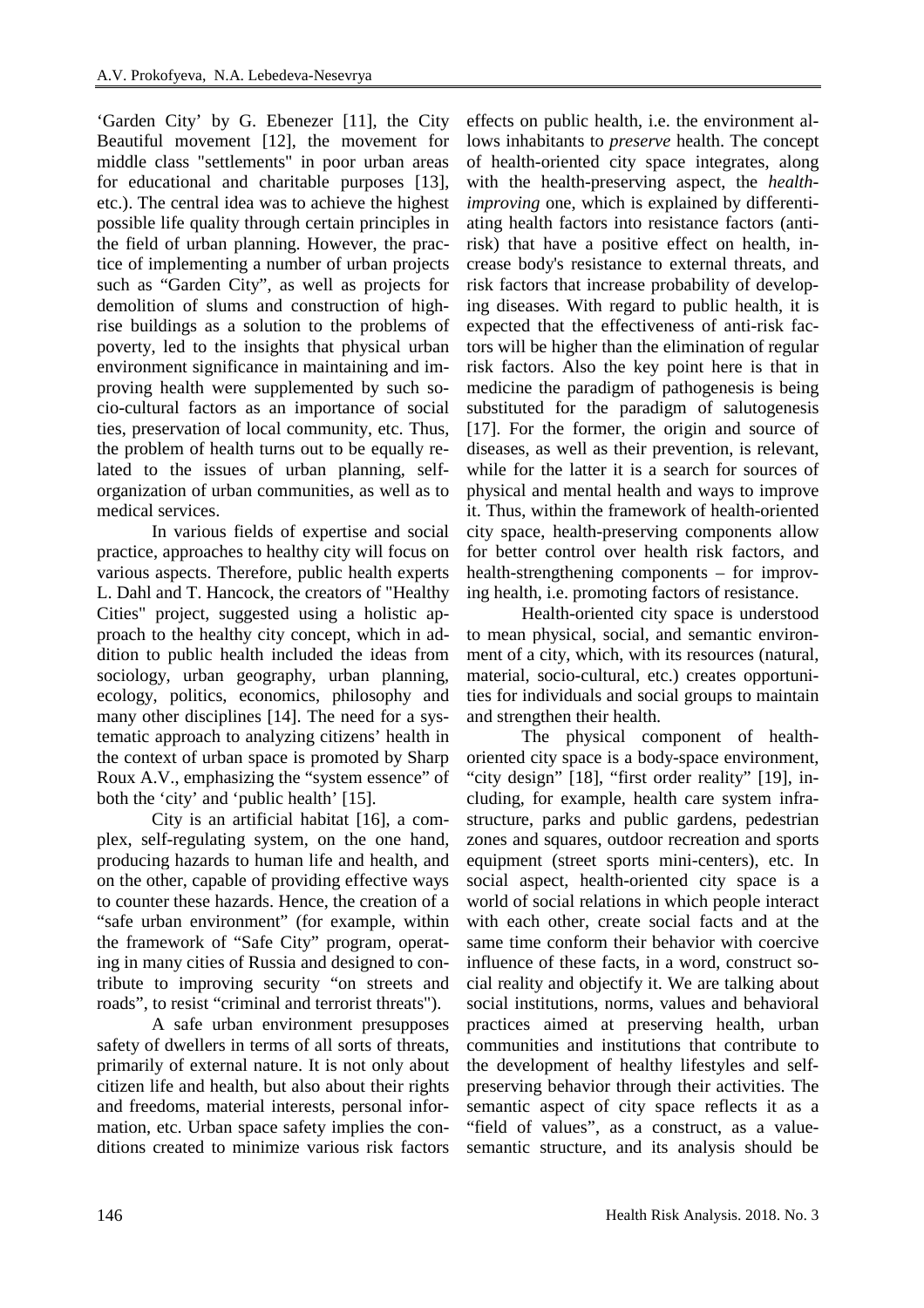based on phenomenological method, and precede the construction of socio-urban theories. City residents "themselves create an environment for their life" [20] endowing both physical and social objects of this environment with these or other values. Hence, it seems important not only to hold the existing infrastructure in a city (both physical and social) that is designed to preserve health, but also whether this infrastructure is perceived by citizens as suitable, affordable, and attractive to implement health preservation and promotion practices.

This study is focused on healthy-oriented city space as the world of physical objects, the physical (real) environment, the body-space environment of city residents, and analyzing its completeness in modern cities requires a clear system of criteria to evaluate the development of certain environmental components and set the direction for its further improvement.

One of the most comprehensive approaches to assessing the formation degree of a health-oriented city space was developed by the ideologists of "Healthy Cities" movement T. Hancock and L. Dahl, who proposed 11 city parameters for assessing its "health" degree [14]. These parameters describe not only the physical, but also the social space (for example, "community strength" or "participation and control", reflecting the degree of local communities involvement in making meaningful decisions for a city and an ability to support citizens).

The physical component of healthoriented space within the framework of the healthy city concept is proposed to be characterized, first, through cleanliness, safety and quality of physical environment, including the provision of housing. Indicators of this parameter may be, for example, air pollution level, green spaces share in a city's territory, share of housing that meets national or international standards. Moreover, physical environment influence is taken into account not only at the somatic, but also at the mental health and psychological comfort level, which is reflected, for example, in the concept of therapeutic landscapes [21]). Secondly, through possibilities for citizens to satisfy their demand for medical care, which is measured using a number of indicators: physical accessibility of outpatient and high-tech care, specialized rehabilitation institutions, etc. Third, through development of infrastructure aimed at meeting basic needs, whose indicators may be availability of grocery stores focused on different nutritional needs, or availability of drinking water.

A number of indicators for healthoriented city space development are proposed in another project of the World Health Organization "Active City", aimed at stimulating active lifestyle of citizens, including physical education and sports [22]. As indicators for measuring the development level of an artificially created body-space environment ("built environment"), it is proposed here to use an accessibility of sports infrastructure (number of gyms, fitness clubs, swimming pools, street gym sites, etc.), as well as the development level of cycling and pedestrian infrastructure (toll and free bike paths, number of bike parking lots, and length and illumination of footpaths, including in forest-park areas, flexibility of pedestrian areas to the needs of limited mobility populations groups).

The basic definition of a city friendly to older people (age-friendly city) as having an "inclusive and accessible environment (both physical and social) that optimizes opportunities for maintaining health ... and ensuring rightful life quality for people as they're aging" [23] makes the indicators proposed under this concept noteworthy. This is, firstly, the accessibility of green spaces and public places adapted to the needs of the elderly (for example, enough "seating areas"), secondly, the availability of sidewalks that are safe for health of the elderly (wide, free from high curbs or other obstacles and road crossings), thirdly, the development of urban hygienic infrastructure (for example, access to public toilets), fourthly, the provision of elderly people with medical care [24].

Indicators related to city environment health-focus are used by the British Economist Intelligence Unit (EIU), which makes annual rating of cities in the world by Habitat Safety Index ("safe cities index") [25]. For example, when calculating the index, safe and quality food available for citizens is taken into account. Moreover, the 2017 report points out serious problems of small North American cities, called "food deserts", where locals have to eat fast food or low-quality stuff from small stores [26]. Also, when calculating the index, accessibility criteria of health facilities, atmospheric air and drinking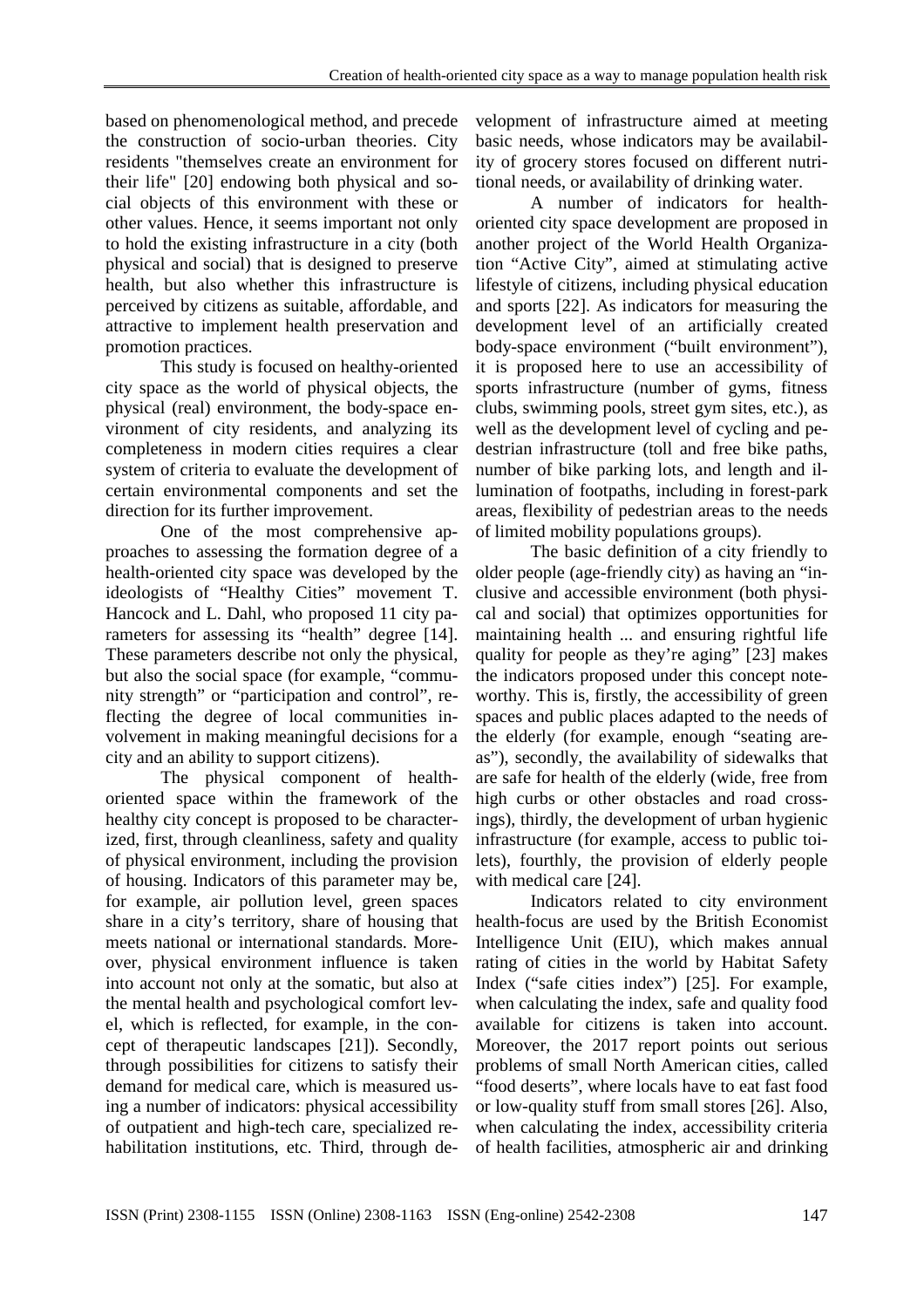water quality, proportion of population living in slums, road and transport infrastructure quality, and development of pedestrian-friendly urban environment are used. The latter implies not just a hypothetical opportunity for a pedestrian to go through a certain route, but such a quality and level of comfort of pedestrian network that the preferred way to get around the city is not a personal or public transport, but a walk. This is facilitated by a high level of safety (separation from auto-road), road surface quality, greening of a territory in the direction of walking, etc. [27].

Another EIU compiled rating – the global cities "liveability" rating contains indicators related to health of permanent residents of a city and its guests, such as humidity and temperature rating, climate discomfort for travelers, accessibility of sports facilities, road network and public transport quality, availability of good quality housing [28].

The concept of "global cities" [29], even more focused on economic aspects of city life, in some methodologies takes into account urban environment quality, since it is a factor in attracting labor resources to a region. Thus, the Global Power City Index, developed by the Institute for Strategic Urban Development with the support of Mori Memorial Fund (Japan), includes such indicators as: viability of a city (average rent rate for housing, variety of retail stores and catering and others), environment (CO2 emissions, density of sulfur dioxide and nitrogen dioxide, percentage of renewable energy, percentage of waste disposal, level of greening, comfortable temperature, etc.) and availability (punctuality and scope of public transport, deaths due to road traffic accidents) [30, 31]. Unlike most other approaches, the Global Power

\_\_\_\_\_\_\_\_\_\_\_\_\_\_\_\_\_\_\_\_\_\_\_\_\_\_

City Index takes into account also the subjective assessments – particular perceptions of urban space quality by residents [32].

Health oriented city space is taken into account in the concepts of sustainable cities ("sustainable city", "eco-city"), slow cities ("cittaslow"), cities with low carbon emissions ("zero-carbon city", "low carbon city") [33], cities without cars ("car-free city") [34] and garbage [35]. International Environmental City Standards developed by the experts of the British Columbia Institute of Technology and the American nonprofit organization Ecocity Builders imply the achievement of certain levels in terms of indicators [36]:

- medial distance between housing, work and places for everyday goods and services purchases;

- functional qualities of construction materials in both residential and commercial buildings;

- environment friendly transport system (percentage of pedestrians, cyclists, public transport passengers and drivers of personal vehicles);

- air quality inside and outside premises;

- greenhouse gas emissions;

- quantity and quality of water supplies available;

- availability of healthy food (percentage of plant-based diet).

The approaches being developed in the Western Europe and North America aimed at minimizing anthropogenic pollution of urban environment and reducing its impact on health of residents cannot be directly transferred to the Russian practice of urban management due to significant differences in socio-economic, sociocultural and climatic parameters of the countries

<sup>&</sup>lt;sup>1</sup>Passport of the priority project "Creation of comfortable urban environment" / Approved by Presidium of the Council on Strategic Development and Priority Projects under the President of the Russian Federation (Minutes No. 10 of November 21, 2016). Available at:

<http://static.government.ru/media/files/WoyaBZP00CYeyfDQ2Ai2tJ18zZHt7HnS.pdf>(access date: 20.08.2018) Passport of the priority project "Creation of comfortable urban environment" / Approved by Presidium of the Council on Strategic Development and Priority Projects under the President of Russian Federation (Minutes No. 5 of April, 18, 2017). Available at:

<http://static.government.ru/media/files/JEnYAAfDkMAyyIAjsAxDzkxXGPuaEJSu.pdf>(access date: 20.08.2018)

 $2^{2}$ On approval of the Method for determining Quality Index of urban environment for municipalities of the Russian Federation: Order of the Ministry of Construction of Russia No. 1494/pr of October 31, 2017. Available at:<http://www.minstroyrf.ru/upload/iblock/ddc/prikaz-1494pr.pdf>(access date: 20.08.2018)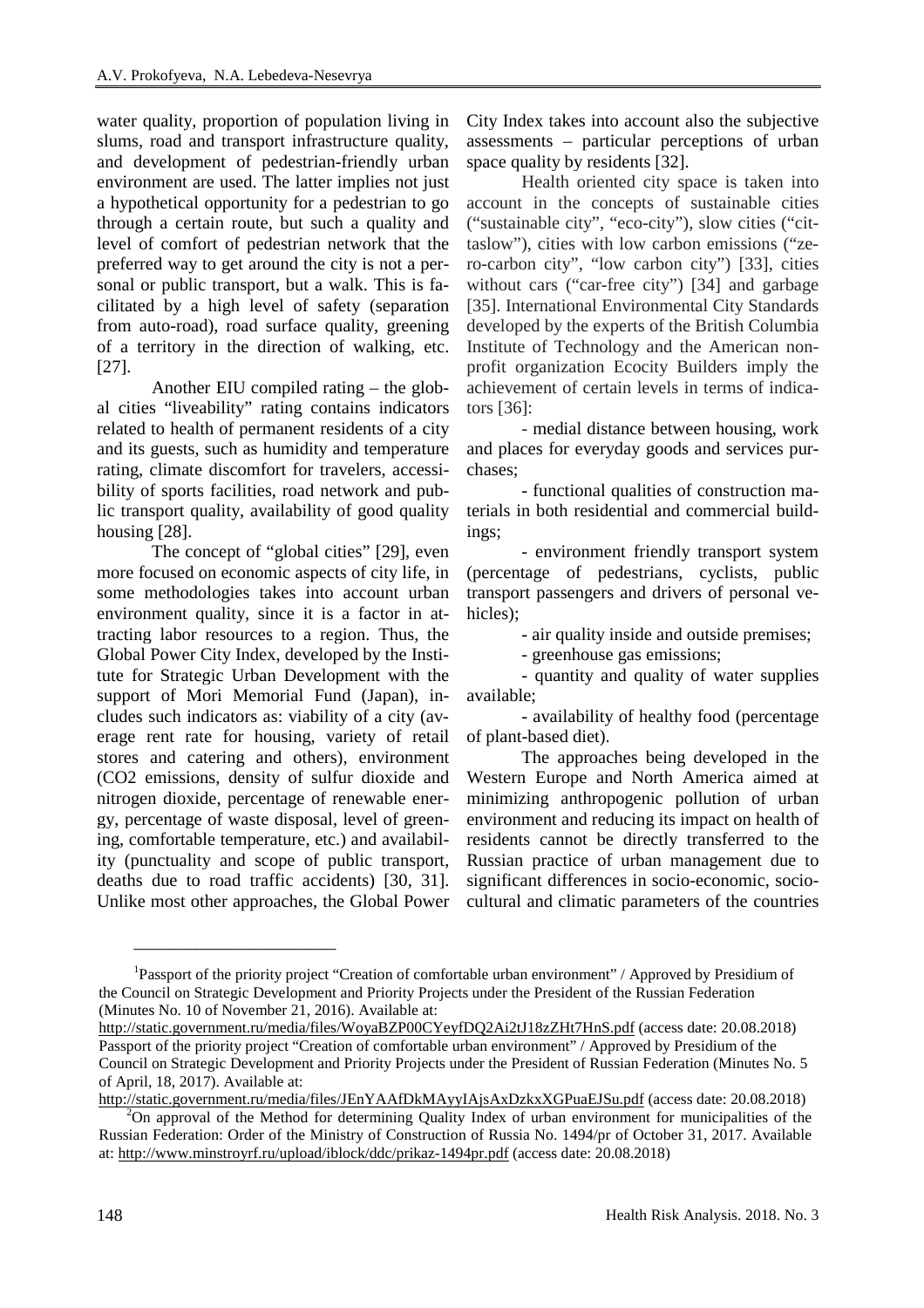[37]. As a result, certain developments in assessing the focus of urban space on preservation and strengthening health of citizens are proposed within the framework of national science and management practice.

So, in 2016, Russia adopted a priority project "Creation of comfortable urban environment"<sup>1</sup>, aimed, inter alia, at reducing the incidence rate of the population in urban areas. The Russian Federation subjects are rated annually by the quality of urban environment assessed using the "quality index of urban environment for municipalities"<sup>2</sup>. The calculating method of this index involves characterization of six types of space (housing and adjacent areas, greenery and water spaces, street infrastructure, social leisure infrastructure and public business infrastructure and adjacent areas, citywide space) by 5 criteria (safety, comfort, environmental friendliness, identity and diversity, modernity of environment), each one represented by a certain indicator in accordance with the named types of space. The health of a city can be described, for example, through such indicators as share of public green areas (parks, gardens, etc.) in the area of all green spaces in general, pedestrian accessibility index, safety of movements near institutions of social services for citizens, accessibility of sports grounds for citizens, etc.

As part of "urban space quality" concept [38, 39] Ilyina I.N. identifies a number of parameters that can be attributed to the physical aspect of a health-oriented city space: health, safety, affordability of quality housing and services, accessibility to urban public recreation and open spaces, a variety of transport accessibility options, waste management, minimization of environmental pollution and this process management, adaptation to climate changes and natural disasters mitigation [40]. The urban environment quality is proposed to be assessed according to three classification blocks: quality of "framing" (basic) infrastructure of a city, quality of urban space, and safety and comfort of living, and availability of services for all sociodemographic categories of population.

A number of approaches emphasize the quality assessment of town-planning objects viability from the point of their socio-psychological successfulness. For example, criteria for analyzing planning decisions, divided into characteristics of socio-psychological safety and sociopsychological comfort, and satisfaction with living environment, can include the presence of identifiable boundaries of public and private space, residential areas planning following the "closed spaces" principle, possibility for visual viewing of a territory, yard areas arrangements, landscaping, sports grounds, level of provision with elements of social and engineering infrastructure, extending functions of structural components in residential environment, and others [41].

The considered approaches are complex, focused on ensuring the high quality of citizens' life and stable urban development. Preserving and strengthening urban population health is a more local task, the specific tools and developed systems of indicators are required to ensure effective management of citizen health. One of the solutions to this problem may be a system for assessing the degree of formation of a healthoriented city environment, following a riskbased approach.

The health of urban environment in the context of managing public health risks means that the physical space of a city is, firstly, focused on minimizing the impact of environmental and behavioral factors on citizens health, and secondly, increasing human body resilience, preventing "the root causes of poor health" [42], "the disease origins" [43]. For example, antinoise screens on roads within the city limits or public places that are free from smoking allow you to *keep* residents *healthy*, reducing the risks caused by acoustic and chemical pollution of environment. Outdoor exercise complexes or bicycle lanes are more aimed at *improving* citizens' health.

Since the structure of urban population morbidity and mortality has the signified country and regional peculiarities, the creation of a city's health-oriented space should be carried out taking into account the specific health aspects of a particular territory' inhabitants. Thus, the leading cause of urban population mortality in Russia are diseases of circulatory system (the share of this category causes in total citizens mortality in 2017, according to Rosstat, was 48%, including of ischemic heart disease which made up 26% of cases, of cerebrovascular disease: 15%). The contribution of this cause to mortality in the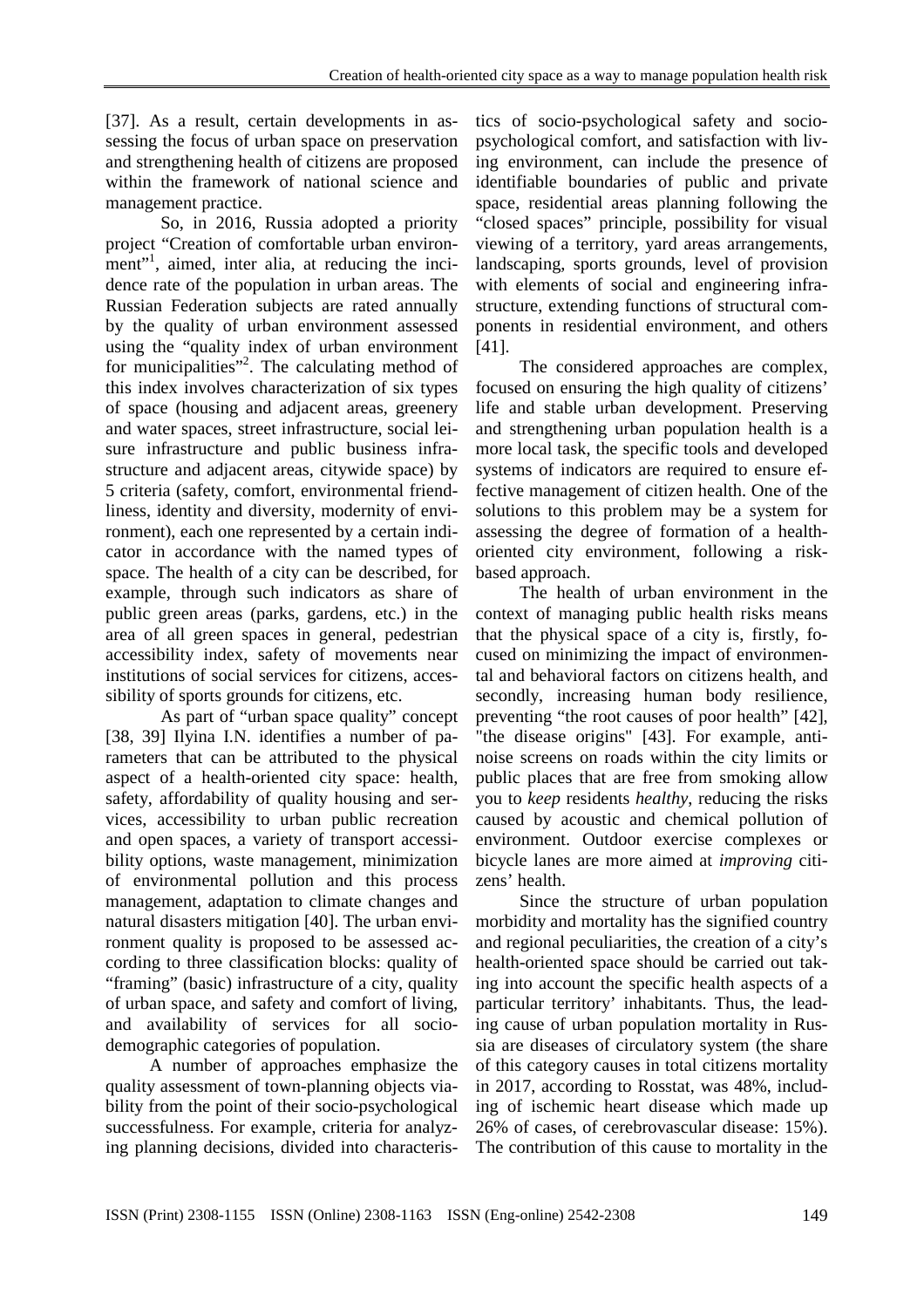largest cities of Russia is almost the same [44]. The controlled risk factors for circulatory diseases include unhealthy lifestyles (smoking, low levels of physical activity, malnutrition [45]), chemical pollution of natural environment (air and drinking water [46]), as well as sociopsychological factors (for instance, depression, various anxiety symptoms and disorders [47]). Malignant tumors are the second most common cause of death among urban population in Russia (16.9%), including malignant neoplasm of digestive organs: 6.4%, respiratory organs: 3%, female genital organs and mammary gland: 2 6%.

According to the US National Cancer Institute [48], the leading modifiable risk factors for cancer are anthropogenic pollution of environment with carcinogenic substances and low level of self-preserving behavior (alcohol abuse, smoking, improper diet, untimely access to a doctor). The main cause of morbidity among urban population in Russia is respiratory disease. So, in 2016, the prevalence of acute upper respiratory tract infections, per 100 thousand city dwellers, was  $25251.6^3$  cases [49]. The leading risk factors for development of respiratory diseases in modern cities are chemical pollution of atmospheric air [50], living conditions quality, and also smoking [51].

Hence, developing a modern Russian city as a health-oriented one implies a targeted activity of municipal authorities and local communities towards creating such a body-space environment, which will, first of all, reduce the level of effects on citizen health from environment chemical pollution, and provide conditions for an adequate level of physical activity and healthy diet.

To assess the degree of health-oriented city space formation in practice it is proposed to use a system of indicators (Table). This assessment can be done within the framework of monitoring the quality of urban living environment, socio-hygienic monitoring and the system for monitoring risk factors for non-communicable diseases provided for in the draft Strategy for

\_\_\_\_\_\_\_\_\_\_\_\_\_\_\_\_\_\_\_\_\_\_\_\_\_\_

Formation of a Healthy Lifestyle of Population, Prevention and Control of Non-Communicable Diseases for the period up to 2025 developed by the Russian Federation Ministry of Health [52].

Developing a city as a health-oriented one involves not only the definition of indicators for physical space formation degree that contributes to health preservation and strengthening, but also to establishment of their target values, which should be a guideline for implementation of effective territorial management tasks. One of the approaches may be to choose target parameters in the "healthiest" cities in the world. For example, according to the World Cities Culture Report prepared by BOP Consulting Editorial Team in 2015, the share of public green areas in Sydney (Australia) and Vienna (Austria) made 46%, in Shenzhen (China): 45% [53].

In Russia, today, the system of regulations has partially developed in the formation of health-oriented space of a city (see Table). For example, Code 42.13330.2016 "Urban planning. Planning and Development of Urban and Rural Settlements. The updated version of SNiP  $2.07.01-89$ <sup>\*\*</sup> defines green area of a microdistrict (a quarter) for residential area multidwelling development at the level of at least 25% of a quarter's area. In addition, it indicates the need for landscaping at least 50% of yard areas with trees and shrubs. In March 2018, the Ministry of Sports of Russia approved the criteria for the minimum allowable provision level with sports facilities based on the indicator "onetime capacity of a sports facility" of 122 persons per 1,000 of population. This indicator was calculated on the basis of the set strategic goal for physical culture and sports development in Russia – attracting the entire working-age population (under 79 years old) and children (aged from 3 years) to regular (3 hours per week) physical culture and sports activities by 2030.

In some regions and cities of Russia (Ulyanovsk Region, Tver, Omsk), the concepts and development programs for cycling, bike transport and bike-cycling infrastructures, including separate target indicators, have been

<sup>3</sup> Health care in Russia. 2017 / Stat. Sat Rosstat. Moscow, 2017, 170 p.

<sup>4</sup>Code 42.13330.2016 Urban planning. Planning and Development of Urban and Rural Settlements. Updated version of SNiP 2.07.01-89. *Code: electronic fund of legal and regulatory and technical documentation*. Available at:<http://docs.cntd.ru/document/456054209> (access date: 20.08.2018)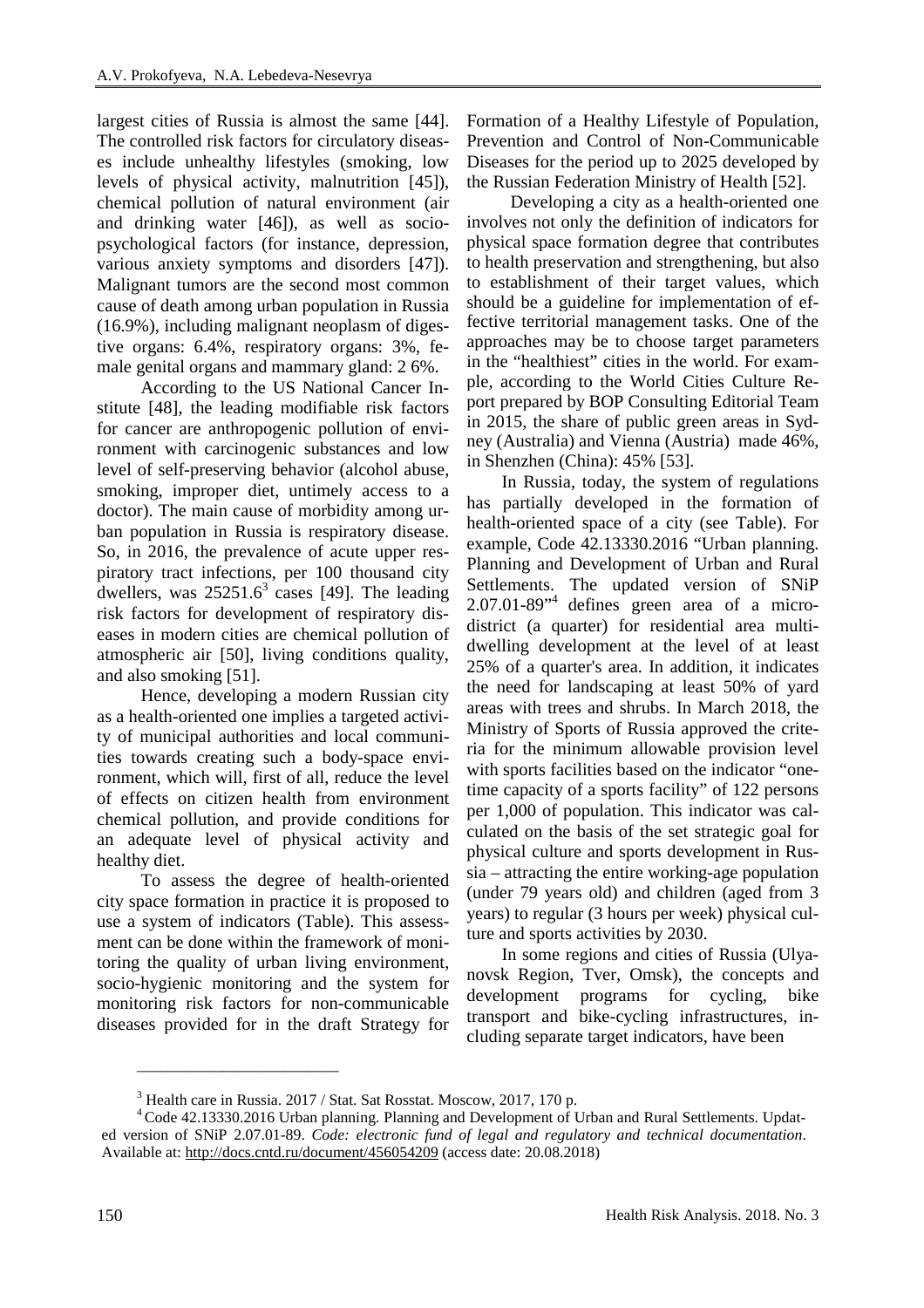Table

| N <sub>o</sub> | Risk factors for<br>urban popula-<br>tion health | Characteristics of urban<br>space                                                                                                            | Indicator                                                                                                                                                                                                                                                                                                                                                                                                                   |
|----------------|--------------------------------------------------|----------------------------------------------------------------------------------------------------------------------------------------------|-----------------------------------------------------------------------------------------------------------------------------------------------------------------------------------------------------------------------------------------------------------------------------------------------------------------------------------------------------------------------------------------------------------------------------|
| $\mathbf{1}$   | chemical pollu-<br>tion                          | Atmospheric air Green spaces areas                                                                                                           | Green spaces area of public use, per inhabitant<br>$(m^2)$<br>Level of green spaces in housing development<br>areas $(\%)$<br>Environmental stability factor                                                                                                                                                                                                                                                                |
|                |                                                  | Formation degree of<br>alternative transport<br>infrastructure                                                                               | Share of roads equipped with dedicated lanes for<br>public transport in the total length of local roads<br>(% )<br>Ratio of the length of roads equipped with lanes<br>for cyclists to the total length of local roads<br>Number of public bicycle parking places, per 1<br>inhabitant<br>Number of parking spaces in the adjacent bicycle<br>parking, per 1 resident                                                       |
| $\overline{2}$ | chemical con-<br>tamination                      | water supply sources<br>with sanitary and epi-<br>demiological require-<br>ments<br>Quality of water supply<br>and distribution net-<br>work | Drinking water Compliance of drinking Share of surface sources for centralized drinking<br>water supply having no sanitary protection zone (%)<br>Share of water pipes provided with water purifi-<br>cation and disinfection treatment (%)<br>Share of sewer networks requiring replacement<br>(% )<br>Share of treatment facilities requiring capital<br>repairs $(\% )$<br>Share of sewage treatment facilities equipped |
| 3              | Sedentary<br>lifestyle                           | Formation degree of<br>infrastructure for phys-<br>ical culture and sports                                                                   | with wastewater sludge treatment (%)<br>Number of sports facilities of various types, per<br>100 thousand people<br>One-time capacity of sports facilities of various<br>types, per 10 thousand people                                                                                                                                                                                                                      |
| 4              | Improper diet                                    | Formation degree of<br>healthy nutrition infra-<br>structure                                                                                 | Provision of spaces for retail and catering, per<br>$1,000$ people<br>Number of public catering enterprises providing<br>social catering services                                                                                                                                                                                                                                                                           |

Indicators for the formation degree of health-oriented city space

approved. However, the values and indicators proposed in the context of national regulatory documents cannot be considered as targets in the long term, since they are aimed at ensuring a minimum level of health-oriented city.

In general, the urgent task is to strengthen the development focus of Russian cities on preserving and strengthening the citizen health, on integrating the decisions on green areas arrangement into the system of priority actions, creating a healthy nutrition infrastructure and physical activity for all categories of citizens, and ensuring a safe environment. A considerable problem here is the lack of criteria worked out for the formation of a health-oriented city environment, and their low integration into performance indicators of municipal programs. The synthesis and discussion of the best practices for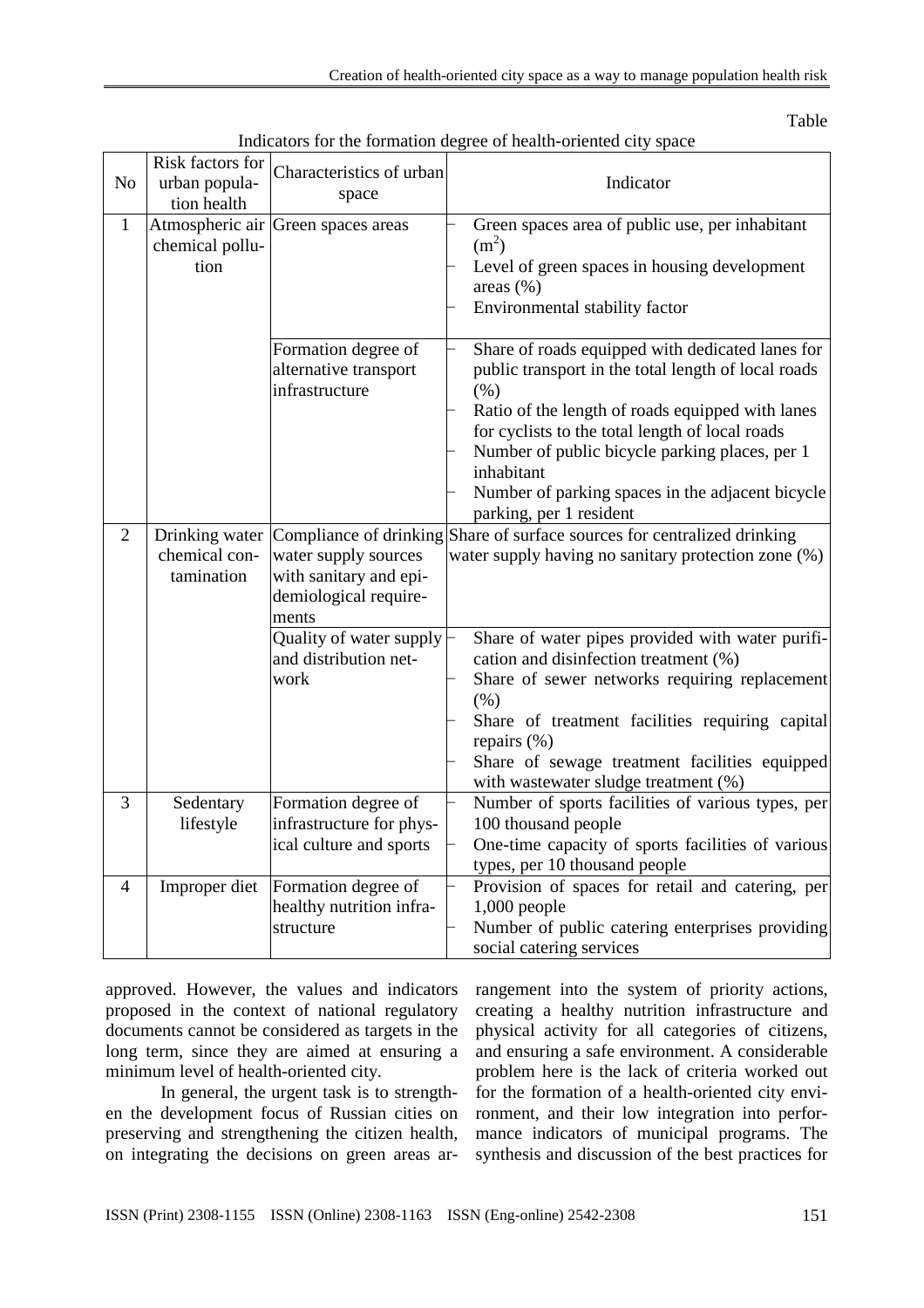organizing various components of healthoriented city environment both in Russia and abroad is of relevance.

The health-focus of a modern city space is not just a way to improve people's living conditions quality, but a key to a successful socioeconomic development of a city, a way to accumulate its human potential. Solving the problem of developing a health-oriented city environment requires the consolidated actions of municipal authorities, expert community, business entities, public organizations and population. In addition, the ability of urban space to provide opportunities for preserving and strengthening citizens' health means, it's formed not only at the physical, but also at the social and symbolic levels, i.e. integrated development.

**Funding.** The present article was funded from the Russian Federation President grant in government support for young Russian scientists – Doctors of Science (project MD-281.2017.6).

**Conflict of interest.** The authors state that there is no any conflict of interest.

## **References**

1. Eckert S., Kohler S. Urbanization and health in developing countries: a systematic review. *World Health & Population*, 2014, vol. 15, no. 1, pp. 7–20. DOI: 10.12927/whp.2014.23722

2. Welle B., Li W., Adriazola C., King R., Obelheiro M., Sarmiento C., Liu Q. Cities Safer by Design. Urban Design Recommendations for Healthier Cities, Fewer Traffic Fatalities. *World Resources Institute*, 2015. Available at: http: //[www.wri.org/publication/cities-safer-design](http://www.wri.org/publication/cities-safer-design) (20.08.2018).

3. Christiani Y., Byles J.E., Tavener M., Dugdale P. Do women in major cities experience better health? A comparison of chronic conditions and their risk factors between women living in major cities and other cities in Indonesia. *Global Health Action*, 2015, vol. 8, no. 1, pp. 1–9. DOI: 10.3402/gha.v8.28540

4. Mozaffarian D., Hao T., Rimm E.B., Willett W.C., Hu F.B. Changes in diet and lifestyle and long-term weight gain in women and men. *The New England Journal of Medicine*, 2011, vol. 364, pp. 2392–2404. DOI: 10.1056/NEJMoa1014296

5. Rocha L.E., Thorson A.E., Lambiotte R. The Non-linear Health Consequences of Living in Larger Cities. *Journal of Urban Health*, 2015, vol. 92, no. 5, pp. 785–799. DOI: 10.1007/s11524-015- 9976-x

6. Healthy Cities Vision. *World Health Organization*. Available at: http: //[www.euro.who.int/en/health-topics/envionment-and-health/urban-health/who-european-healthy-cities](http://www.euro.who.int/en/health-topics/envionment-and-health/urban-health/who-european-healthy-cities)network/healthy-cities-vision (20.08.2018).

7. Sklyarova E.K. Edvin Chedvik: preventivnaya ideya i obshchestvennoe zdravookhranenie [Edwin Chadwick: preventive idea and public health]. *Gumanitarnye i sotsial'nye nauki*, 2010, no. 2, pp. 50– 57 (in Russian).

8. Booth C. Life and labour of the people in London. Available at: <https://archive.org/details/lifeandlabourpe02bootgoog> (20.08.2018).

9. Balch E.G. Review: Hull House Maps and Papers: A Presentation of Nationalities and Wages in a Congested District of Chicago, Together with Comments and Essays on Problems Growing Out of the Social Conditions. *Publications of the American Statistical Association*, 1895, vol. 4, no. 30, pp. 201– 203. DOI: 10.2307/2276290

10. Richardson B.W. Modern sanitary science – a city of health. *Van Nostrand's Eclectic Engineering Magazine*, 1876, no. 14, pp. 31–42. Reprinted from *Nature*, 1875, no. 12, pp. 523–525. Available at: http: //urbanplanning.library.cornell.edu/

DOCS/rich'son.htm (20.08.2018)

11. The Garden City: Past, present and future. Ed. by S.V. Ward. London, 2005, 240 p.

12. Wilson W.H. The City Beautiful Movement. Baltimore, The Johns Hopkins University Press, 1989, 365 p.

13. Wade L.C. Settlement Houses. *Encyclopedia of Chicago. Chicago Historical Society*, 2004. Available at: http: //[www.encyclopedia.chicagohistory.org/pages/1135.html](http://www.encyclopedia.chicagohistory.org/pages/1135.html) (20.08.2018).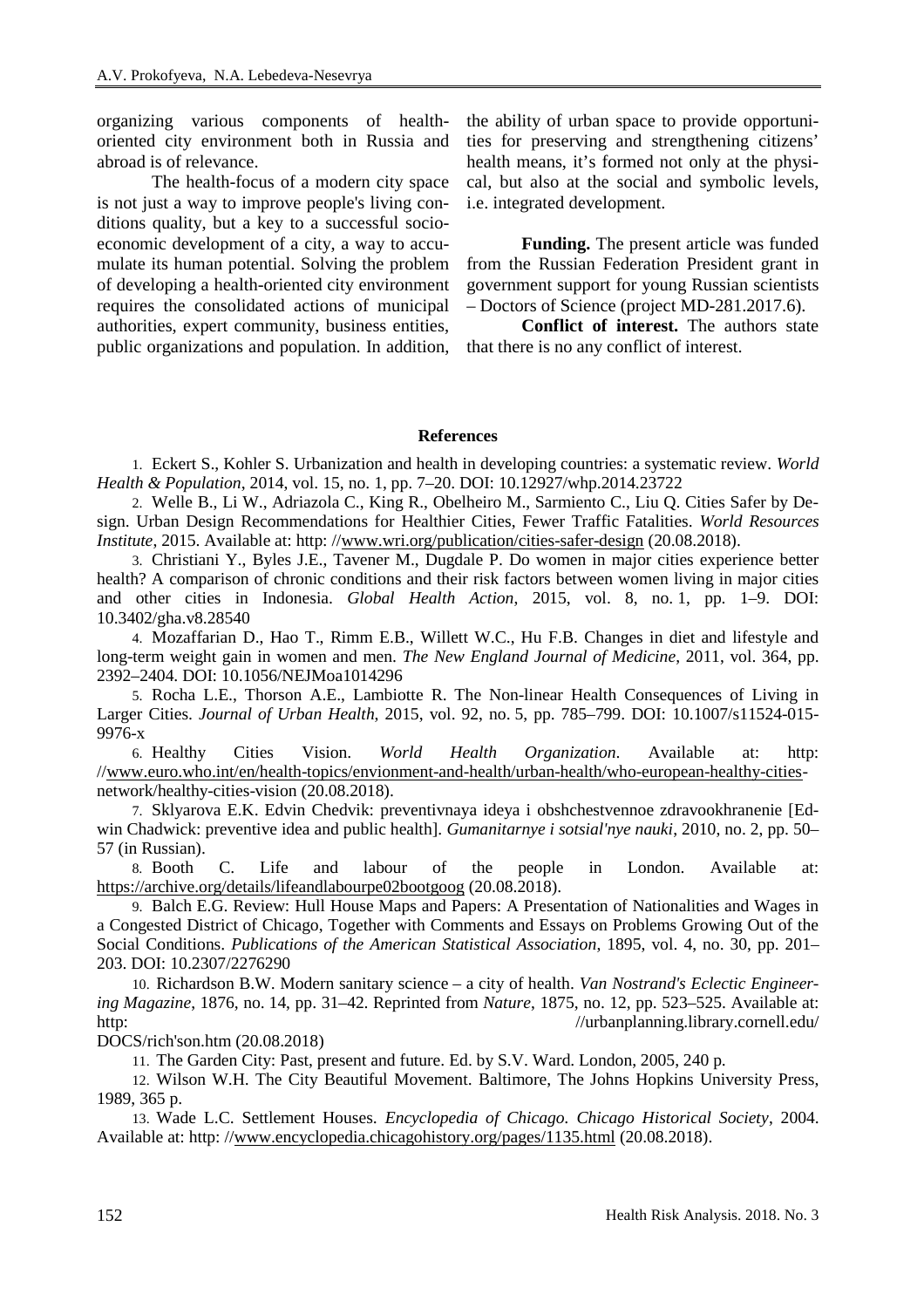14. Hancock T., Duhl L. Promoting Health in the Urban Context. WHO Healthy Cities Papers No. 1. Copenhagen, Denmark, FADL Publishers, 1988, 54 p.

15. Diez Roux A.V. Health in cities: is a systems approach needed? *Cadernos de SaúdePública*, 2015, vol. 31, no. 1. Available at: http: //[www.scielo.br/scielo.php?script=sci\\_arttext&pid=S0102-](http://www.scielo.br/scielo.php?script=sci_arttext&pid=S0102) 311X2015001300009 (20.08.2018).

16. Zaborova E.N., Islamova A.F. Gorod kak sotsial'noe prostranstvo [The city as a social space]. *Sotsiologicheskie issledovaniya*, 2013, no. 2, pp. 97–100 (in Russian).

17. Lindström B., Eriksson M. Salutogenesis. *Journal of Epidemiology & Community Health*, 2005, vol. 59, no. 5, pp. 440–442. DOI: 10.1136/jech.2005.034777

18. Mikhailov S.M., Mikhailova A.S., Nadyrshin N.M. Dizain goroda: osnovnye etapy istoricheskogo razvitiya [City design: milestones of historical development]. *Vestnik Orenburgskogo gosudarstvennogo universiteta*, 2014, vol. 166, no. 5, pp. 4–9 (in Russian).

19. Bourdieu P. Sotsiologiya politiki [Sociology of Politics]. Moscow, Sotsio-logos, 1993, 336 p. (in Russian).

20. Frolov A.V., Sukhodol'skaya N.P. K fenomenologii gorodskogo prostranstva [Towards a phenomenology of city space]. *Vestnik MGSU*, 2010, vol. 3, pp. 394–399 (in Russian).

21. Bell S.L., Foley R., Houghton F., Maddrell A., Williams A.M. From therapeutic landscapes to healthy spaces, places and practices: A scoping review. *Social Science and Medicine*, 2018, vol. 196, pp. 123–130. DOI: 10.1016/j.socscimed.2017.11.035

22. Edwards P., Tsouros A.D. A healthy city is an active city: a physical activity planning guide. WHO Regional Office for Europe, 2008. Available at: http://[www.euro.who.int/document/E91883.pdf](http://www.euro.who.int/document/E91883.pdf) (20.08.2018)

23. Kano M., Rosenberg P.E., Dalton S.D. A Global Pilot Study of Age-Friendly City Indicators. *Social Indicators Research*, 2018, vol. 138, no. 3, pp. 1205–1227. DOI: doi.org/10.1007/s11205-017- 1680-7

24. Global Age-friendly Cities: a Guide Global Age-Friendly Cities: a guide. France, WHO, 2007. Available at: http: /[/www.who.int/ageing/publications/Global\\_age\\_friendly\\_cities\\_Guide\\_English.pdf](http://www.who.int/ageing/publications/Global_age_friendly_cities_Guide_English.pdf) (20.08.2018)

25. Safe Cities Index Interactive Tool. 2017. Available at: http: //safecities.economist.com/safecities-index-2017-interactive-tool (20.08.2018).

26. Safe cities index 2017: security in a rapidly urbanizing world. A report from The Economist Intelligence Unit. 2017. Available at: https: //dkf1ato8y5dsg.cloudfront.net/uploads/5/82/safe-cities-indexeng-web.pdf (20.08.2018).

27. Shamsuddin S., Abu Hassan N.R., Bilyamin S.F.I. Walkable Environment in Increasing the Liveability of a City. *Procedia - Social and Behavioral Sciences*, 2012, vol. 50, pp. 167–178. DOI: 10.1016/j.sbspro.2012.08.025

28. The Global Liveability Index 2018. A free overview. A report by The Economist Intelligence Unit. 2018. Available at: http: /[/www.eiu.com/public/thankyou\\_download.aspx?activity=download&campaignid=Liveability2018](http://www.eiu.com/public/thankyou_download.aspx?activity=download&campaignid=Liveability2018) (20.08.2018).

29. Sassen S. The Global City: New York, London, Tokyo. Princeton: Princeton University Press, 1st ed., 1991, 416 p.

30. Global Power City Index 2017. Summary. Institute for Urban Strategies, The Mori Memorial Foundation. 2017. Available at: http: //mori-m-foundation.or.jp/pdf/GPCI2017\_en.pdf (20.08.2018).

31. Ichikawa H., Yamato N., Dustan P. Competitiveness of global cities from the perspective the Global Power City Index. *Procedia Engineering*, 2017, vol. 198, pp. 736–742. DOI: 10.1016/j.proeng.2017.07.125

32. Aleksandrova A.Yu. Reitingi global'nykh gorodov mira kak turistskikh destinatsii i mesto v nikh Moskvy [Ranking of world global cities as tourist destinations and Moscow particular position]. *Regional'nye issledovaniya,* 2014, no. 3, pp. 122–130 (in Russian).

33. Theme Cities: Solutions for Urban Problems. Ed. by W.K.D. Davies. London, Springer (GeoJournal Library No. 112), 2015, 615 p.

34. Crawford J.H. Carfree Design Manual. International Books, 2009, 600 p.

35. Global Principles For Zero Waste Communities. *Zero Waste International Alliance:* the official website. Available at: http://zwia.org/standards/zw-community-principles/#ref3 (20.08.2018).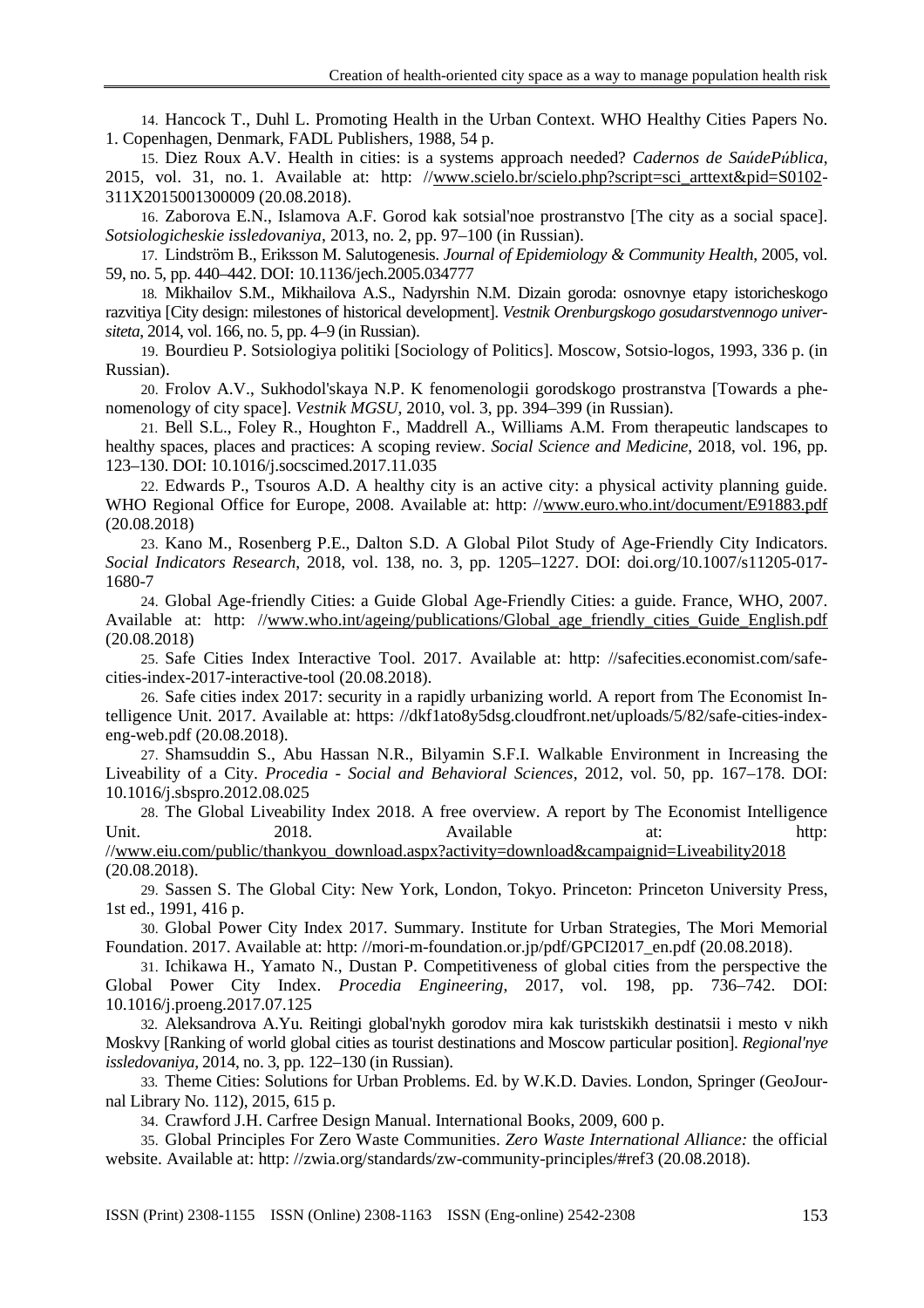36. Ecocity Focus Lab: Final Report Bcit Downtown Campus, 2016. Available at: http: //[www.ecocitystandards.org/ecocity-standards-headline-indicators/](http://www.ecocitystandards.org/ecocity-standards-headline-indicators/) (20.08.2018).

37. Voloshinskaya A.A., Komarov V.M. Kontseptsii ekogoroda: rekomendatsii dlya Rossii [Ecocity concepts: recommendations for Russia]. *Terra economicus*, 2017, vol. 15, no. 4, pp. 92–108 (in Russian).

38. Kyvelou S., Filho W.L., Sustainable management and urban space quality in the Mediterranean: Challenges and perspectives. *Management of Environmental Quality: An International Journal,* 2006, vol. 17, no. 5, pp. 611–624. DOI: 10.1108/14777830610684576

39. Adams M. Quality of Urban Spaces and Wellbeing. Eds by R. Cooper, E. Burton, C.L. Cooper. Wellbeing, A Complete Reference Guide, vol. II, Wellbeing and the Environment. Wiley-Blackwell, 2014, 736 p. Available at: https: //onlinelibrary.wiley.com/doi/pdf/10.1002/9781118539415.wbwell064 (20.08.2018).

40. Ilina I.N. Kachestvo gorodskoi sredy kak faktor ustoichivogo razvitiya munitsipal'nykh obrazovanii [Quality of the urban environment as a factor of sustainable development of municipalities].*Imushchestvennye otnosheniya v Rossiiskoi Federatsii*, 2015, no. 5, pp. 69–82 (in Russian).

41. Pulyaevskaya O.V. Metody sotsial'no-psikhologicheskoi otsenki zhilykh kvartalov istoricheskoi zastroiki [Methods of socio-psychological evaluation of historical residential quarters]. *Vestnik IrGTU*, 2014, vol. 95, no. 12, pp. 128–134 (in Russian).

42. What is health promotion? *World Health Organization*. Available at: http: //[www.who.int/features/qa/health-promotion/en/](http://www.who.int/features/qa/health-promotion/en/) (20.08.2018).

43. Link B.G., Phelan J. Social conditions as fundamental causes of disease. *Journal of Health and Social Behavior*, 1995, Extra Issue, pp. 80–94.

44. Shartova N.V., Vatlina T.V. Smertnost' gorodskogo naseleniya v Rossii: sovremennoe sostoyanie i regional'nye razlichiya [Mortality of urban population in Russia: current state and regional differences]. *Vestnik Moskovskogo gosudarstvennogo oblastnogo universiteta. Seriya: Estestvennye nauk,* 2018, no 1, pp. 66–76 (in Russian).

45. Maksimova T.M., Belov V.B., Lushkina N.P. Rasprostranennost' povedencheskikh faktorov riska i boleznei sistemy krovoobrashcheniya [The prevalence of behavioral risk factors and diseases of the circulatory system]. *Problemy sotsial'noi gigieny, zdravookhraneniya i istorii meditsiny*, 2014, no. 1, pp. 3–7 (in Russian).

46. Artamonova G.V., Shapovalova E.B., Maksimov S.A., Skripchenko A.E., Ogarkov M.Yu. Okruzhayushchaya sreda kak faktor riska razvitiya ishemicheskoi bolezni serdtsa v urbanizirovannom regione s razvitoi khimicheskoi promyshlennost'yu [Environment as a risk factor for the development of coronary heart disease in an urbanized region with a developed chemical industry]. *Kardiologiya*, 2012, vol. 52, no. 10, pp. 86–90 (in Russian).

47. Pogosova G.V. Depressiya – faktor riska razvitiya ishemicheskoi bolezni serdtsa i prediktor koronarnoi smerti: 10 let nauchnogo poiska [Depression as a risk factor for the development of coronary heart disease and a predictor of coronary death: 10 years of scientific research]. *Kardiologiya*, 2012, vol. 52, no. 12, pp. 4–11 (in Russian).

48. Risk Factors for Cancer. *National Cancer Institute (USA).* Available at: https: //[www.cancer.gov/about-cancer/causes-prevention/risk](http://www.cancer.gov/about-cancer/causes-prevention/risk) (20.08.2018)

49. Zaytseva N.V., Ustinova O.Yu., Zemlyanova M.A., Maklakova O.A. Nauchno-metodicheskie podkhody k obosnovaniyu i organizatsii profilakticheskoi pomoshchi detyam s zabolevaniyami organov dykhaniya, assotsiirovannymi s vozdeistviem khimicheskikh faktorov sredy obitaniya [Scientific and methodical approaches to the justification and organization of preventive care for children with respiratory diseases associated with exposure to chemical environmental factors]. *Gigiena i sanitariya*, 2014, vol. 93, no. 6, pp. 104–107 (in Russian).

50. Bilichenko T.N., Bystritskaya E.V., Chuchalin A.G., Belevskii A.S., Batyn S.Z. Smertnost' ot boleznei organov dykhaniya v 2014-2015 godakh i puti ee snizheniya [Death rate from respiratory diseases in 2014-2015 and ways to reduce it]. *Pul'monologiya*, 2016, vol. 26, no. 4, pp. 389–397 (in Russian).

51. Proekt Strategii formirovaniya zdorovogo obraza zhizni naseleniya, profilaktiki i kontrolya neinfektsionnykh zabolevanii na period do 2025 goda [Draft Strategy for Healthy Living, Prevention and Control of Noncommunicable Diseases for the period up to 2025]. *Federal State Institution "National Medical Research*